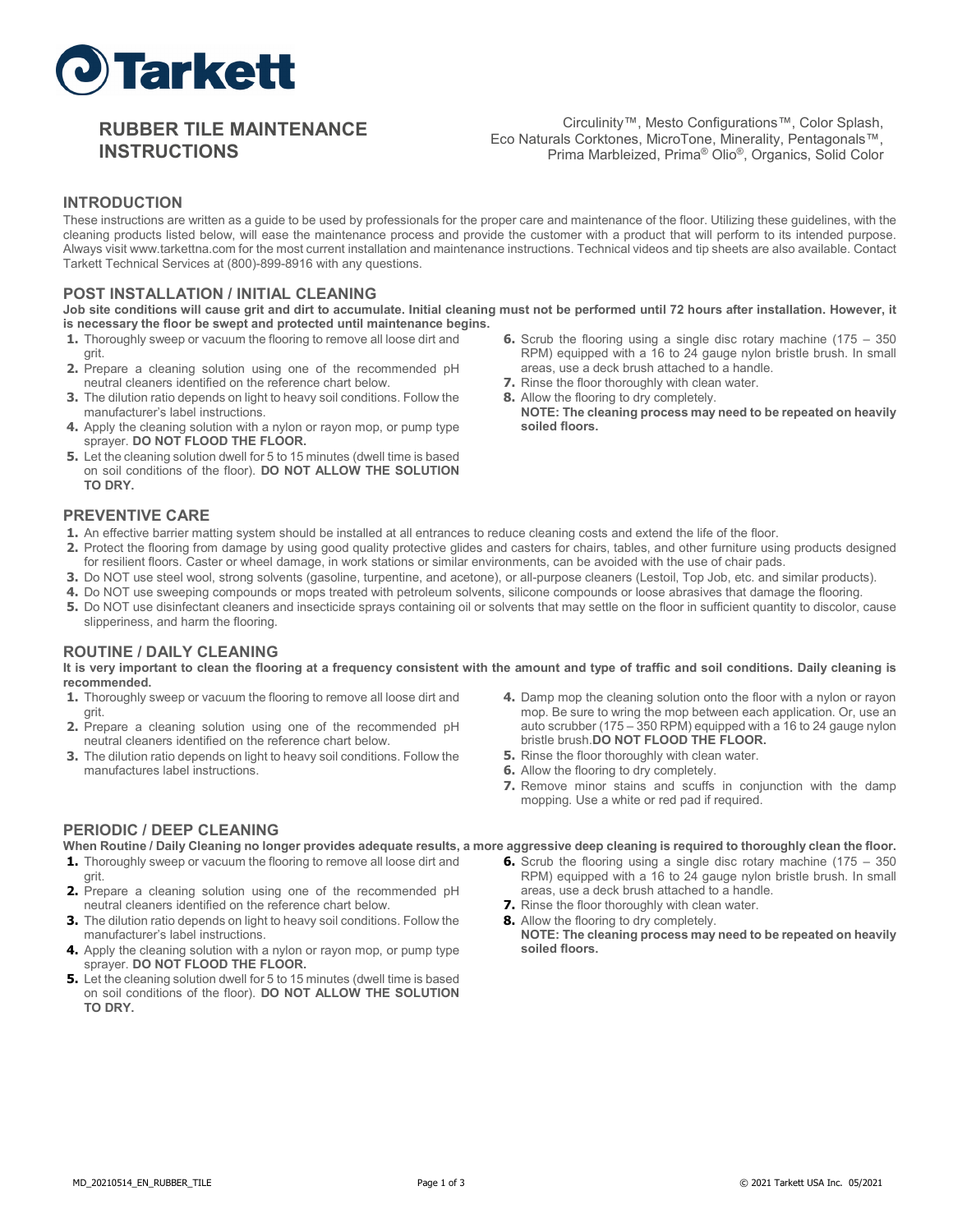## **OPTIONAL MAINTENANCE PROCEDURES**

#### **Application of floor finish: For customers who desire a higher sheen.**

- **1.** Perform a deep cleaning procedure as outlined above.
- **2.** Select a floor finish suitable for use on resilient flooring. Refer to the maintenance product reference chart below.
- **3.** Apply the floor finish to the floor according to the manufacturer's label instructions.

**Floor Finish Removal: When the floors gloss level appears worn or uneven due to traffic the floor finish can be removed and reapplied to** 

- **1.** Thoroughly sweep or vacuum the flooring to remove all loose dirt and grit.
- **2.** Prepare a stripping solution using one of the recommended strippers identified on the reference chart below. Follow the manufacturer's label instructions for proper mixing ratios and use.
- **3.** Apply the stripping solution with a nylon or rayon mop, or pump type sprayer. **DO NOT FLOOD THE FLOOR.**
- **4.** Let the stripping solution dwell for 5 to 15 minutes. **DO NOT ALLOW THE SOLUTION TO DRY.**
- **4.** Apply a minimum of two coats of finish. Apply additional coats as recommended or required. **5.** The floor finish must dry completely between coats.
- **6.** Restrict all traffic until the floor finish has dried completely.

**restore the floors appearance.**

- **5.** Scrub the floor using a single-disc rotary machine (175-350 RPM) equipped with a 16 to 24 gauge nylon bristle brush. In small areas, use a deck brush attached to a handle.
- **6.** Remove the stripping solution with a wet vacuum or a mop.
- **7.** Thoroughly rinse the floor and allow it to dry completely.
- **8.** Repeat the stripping process if necessary.
- **9.** Apply the new floor finish as outlined below.

#### **Application of Cleaner Maintainer: Used in lieu of a floor finish, provides additional protection to the flooring while easing the daily maintenance procedure.**

- **1.** Perform a Deep Cleaning as outlined above.
- **2.** Select a recommended cleaner/maintainer from the maintenance product reference chart below.
- **3.** In a clean mop bucket, prepare the solution by following the manufacturers label instructions. In highly trafficked areas the ratio may be increased up to 1:1.
- **4.** Damp mop the solution onto the floor with a nylon or rayon mop.
- **5.** Allow the floor to dry completely.
- **6.** Restrict all traffic until the floor has dried completely.
- **7.** Following the label instructions, the cleaner/maintainer may now be used in an auto-scrubber for daily cleaning in rotation with a pH neutral cleaner.

**Removal of Cleaner Maintainer: When the floors gloss level appears worn or uneven, or when daily cleaning no longer provides satisfactory results, the cleaner/maintainer may be removed by following the removal instructions below.**

- **1.** Thoroughly sweep or vacuum the flooring to remove all loose dirt and grit.
- **2.** Prepare a stripping solution using one of the recommended strippers identified in the reference chart below. Follow the manufactures label instructions for proper mixing ratios and use.
- **3.** Apply the cleaning solution with a nylon or rayon mop, or pump type sprayer. **DO NOT FLOOD THE FLOOR.**
- **4.** Let the stripping solution dwell for 5 to 15 minutes. **DO NOT ALLOW THE SOLUTION TO DRY.**
- **5.** Scrub the floor using a single-disc rotary machine (175-350 RPM) equipped with a 16 to 24 gauge nylon bristle brush. In small areas, use a deck brush attached to a handle.
- **6.** Remove the stripping solution with a wet vacuum or a mop.
- **7.** Thoroughly rinse the floor and allow it to dry completely.
- **8.** Repeat the stripping process if necessary.
- **9.** Apply the new cleaner maintainer as outlined above.